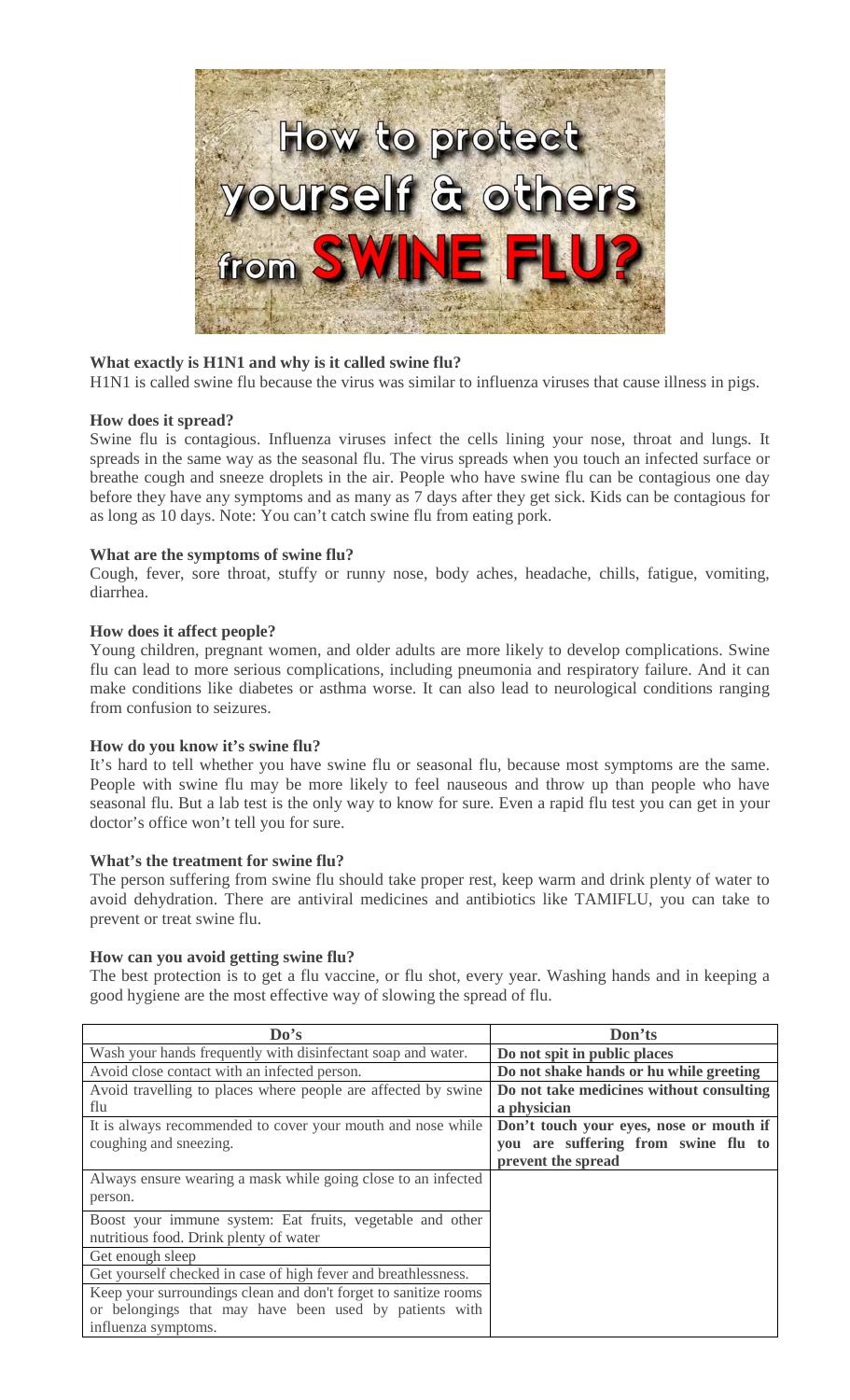यह सूचना पत्र आपको स्वाइन फ़्लू की मूल जानकारी देता है । स्वाइन फ़्लू का इलाज मुफ़्त है । आपके लिये यह समझ लेना जरुरी है कि आप अपनी और अपने परिवार की रक्षा के लिये क्या कर सकते हैं ।

# **वाइन लू या है ?**

- आसानी से संक्रमित कर सकने और दूसरों को संक्रमित करने वाला एक नये प्रकार का लू ।
- इसके पहले मामलों की रिपोर्ट अप्रैल 2009 में हुई थी ओर तबसे यह बहुत तेजी से दिनिया में फैला है ।

# स्वाइन फ़्लू के लक्षण क्या होते हैं ?

अगर आप या आपके परिवार के किसी सदस्य को बुखार या तेज़ बुखार हो (38<sup>0</sup> सी / 100.4 $^{\rm 0}$  एफ़ से अधिक) ओर नीचे लिखे दो या इससे अधिक लक्षण महसूस होते हों, तो संभव है कि आप या वो स्वाइन फ़्लू के मरीज़ हों :

- असाधारण थकावट
- सिर दर्द
- नाक बहना
- गले में खराश
- साँस फूलना या खाँसी
- भूख न लगना
- माँस-पेशियों में पीड़ा
- डायरिया (दस्त लगना) या उल्टी होना

# **यह एक से दसरे को कै से लगता है ू ?**

- वाइन लू के मरज़ वायरस को खाँसने या छींकने से बाहर हवा में फैलाते हैं, ओर इसके बाद यह वायरस दूसरे लोगों की साँस के द्वारा, उनके शरीर में प्रवेश करता है ।
- फ़्लू का वायरस 24 घंटों तक हाथों ओर किसी स्थान की सतह के ऊपर जीवित रह सकता है ।

अपनी ओर अपने परिवार की रक्षा कैसे की **जा सकती है ?** 

- खाँसते ओर छTंकते समय अपने मँुह ओर नाक को ढकने के लये साफ़ 8टशू का प्रयोग किजीये ।
- एक बार इतेमाल करने के बाद, 8टशू कूड़ेदान में फेंक दीजिये ।
- अपने हाथों को अक्सर साब्न ओर पानी से या हाथ में मलने वाले किसी कीटनाशक ऐंटीबैक्टीरियल हैंड जैल से साफ़ कीजिये ओर अपने काम करने वाली जगहों को साफ़ करके नियमित रूप से वायरस का विनाश करते रहिये ।
- लू के समय काम आने वाले अपने म + का पता लगाइये । ये लोग आपके पड़ोसी, दोस्त ओर रिश्तेदार हो सकते हैं जो आपके बीमार पड़ने पर आपकी मदद कर सकते हैं। मिसाल के लिये, वो आपके लिये दवा या खाना लेकर आ सकते हैं ।
- अगर आप गर्भवती हैं, तो आम तौर पर किये जाने वाले अपने काम करते जायें, जैसे कि शॉपिंग जाना, या पब्लिक ट्रांस्पोर्ट यानी सार्वजनिक वाहनों पर सैर करना ओर पारिवारिक मेल-मिलाप में भाग लेना । लेकिन, एसे परिवार वालो या मित्रों से मिलने न जायें जिनको फ़्लू-समान लक्षण हो रहे हैं । अगर आपके पड़ोस में बह़्त सारे लोग बीमार पड़ रहे हैं, तो संभव है कि यदि हो सके तो आप भीड़ वाली जगहों से दूर रहना पसंद करें ।